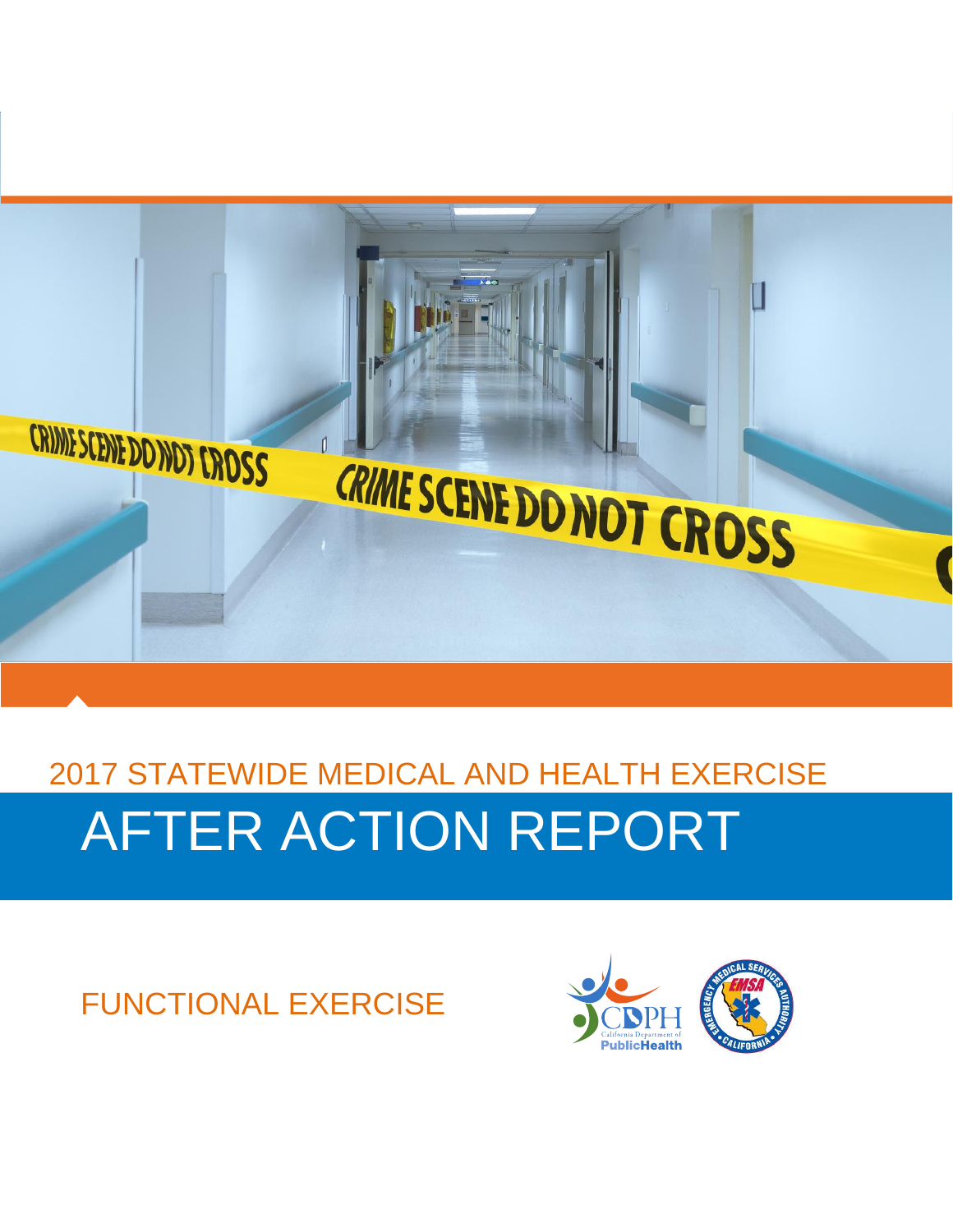#### 2017 STATEWIDE MEDICAL AND HEALTH EXERCISE AFTER ACTION REPORT FUNCTIONAL EXERCISE



## PREFACE

The 2017 California Statewide Medical and Health Exercise (SWMHE) is sponsored by the California Department of Public Health (CDPH) and the Emergency Medical Services Authority (EMSA). This After Action Report (AAR) was produced with input, advice, and assistance from the SWMHE Planning Workgroup, comprised of representatives from:

- California Association of Health Facilities (CAHF)
- California Department of Public Health (CDPH)
- California Emergency Medical Services Authority (EMSA)
- California Governor's Office of Emergency Services (Cal OES)
- California Hospital Association (CHA)
- California Primary Care Association (CPCA)
- El Dorado County Health & Human Services Agency
- Kaiser Permanente
- Los Angeles County Department of Public Health
- Nevada County Public Health **Department**
- Orange County Health Care Agency
- Providence Health & Services
- Regional Disaster Medical Health Coordinator/Specialist Program
- Riverside County Emergency Management Department
- San Joaquin County Emergency Medical Services (EMS) Agency
- San Mateo County EMS Agency
- Sharp HealthCare
- Sutter Medical Center Sacramento

This AAR follows guidelines set forth by the U.S. Federal Emergency Management Agency (FEMA) Homeland Security Exercise and Evaluation Program (HSEEP). The AAR is a tool for use in evaluating the exercise and developing improvement plans. See Appendix D for a listing of agency/event acronyms. All exercise participants should use appropriate guidelines to ensure proper control of information within their areas of expertise and protect this material in accordance with current jurisdictional directives.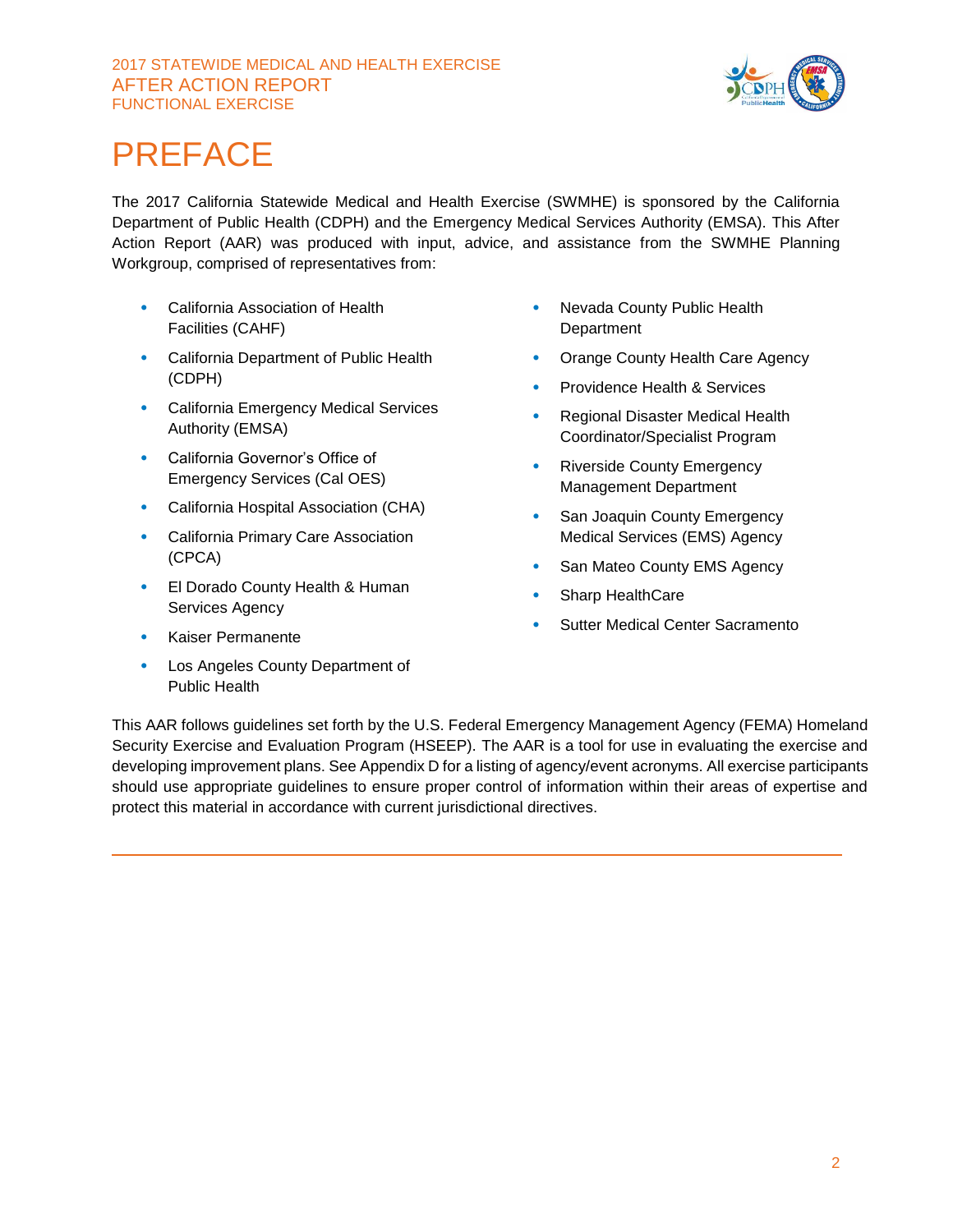

## **TABLE OF CONTENTS**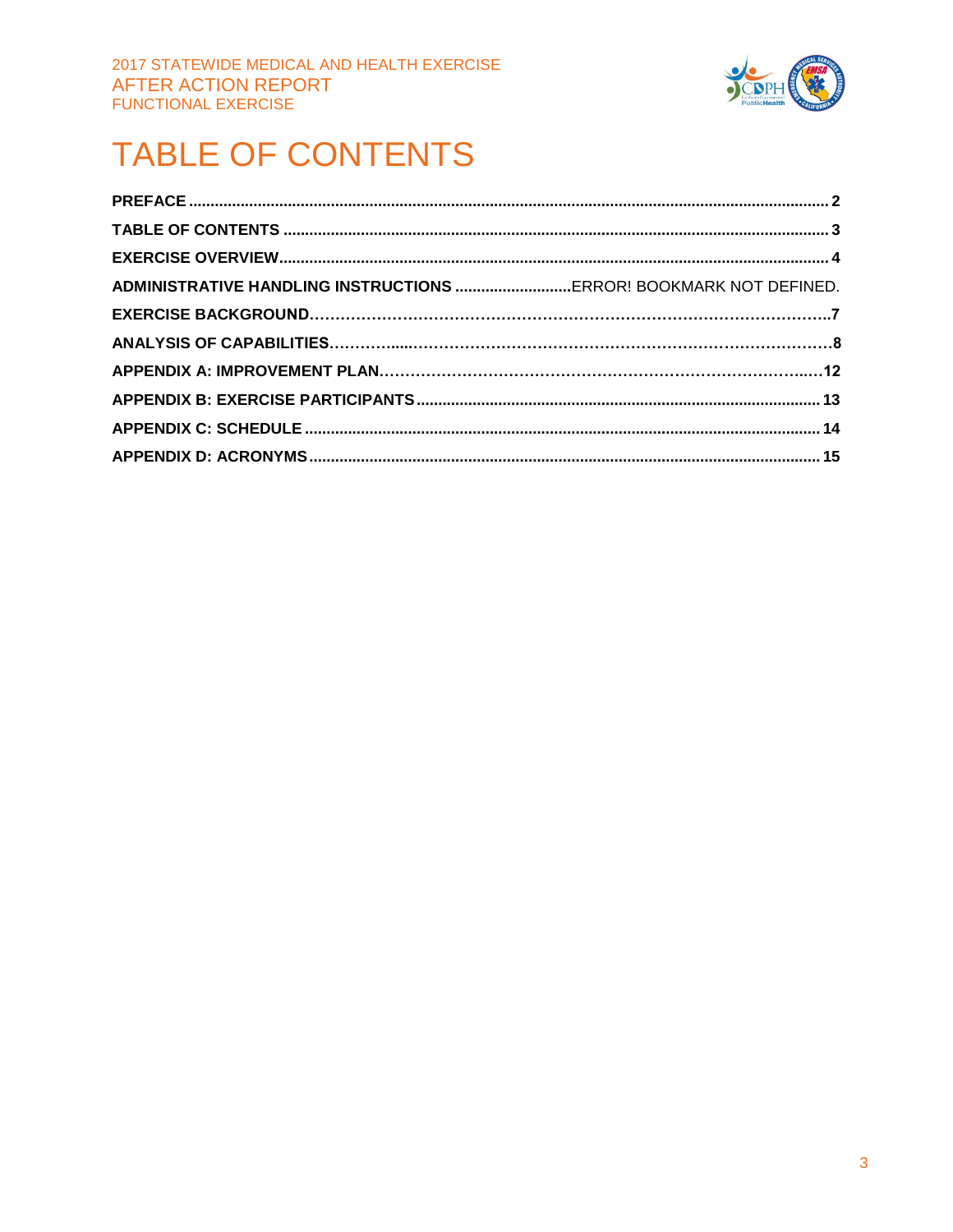

## EXERCISE OVERVIEW

| <b>Exercise Name</b>    | 2017 California Statewide Medical and Health Exercise (SWMHE) - Functional Exercise<br>(FE)                                                                                                                                                                                                                                                                                                                                                                                                                                                                                                                                                                                                                                                                                                                                                                                                                                                                                                                                                                                                                                                                                                                                                                 |  |  |
|-------------------------|-------------------------------------------------------------------------------------------------------------------------------------------------------------------------------------------------------------------------------------------------------------------------------------------------------------------------------------------------------------------------------------------------------------------------------------------------------------------------------------------------------------------------------------------------------------------------------------------------------------------------------------------------------------------------------------------------------------------------------------------------------------------------------------------------------------------------------------------------------------------------------------------------------------------------------------------------------------------------------------------------------------------------------------------------------------------------------------------------------------------------------------------------------------------------------------------------------------------------------------------------------------|--|--|
| <b>Exercise Date</b>    | November 16th, 2017                                                                                                                                                                                                                                                                                                                                                                                                                                                                                                                                                                                                                                                                                                                                                                                                                                                                                                                                                                                                                                                                                                                                                                                                                                         |  |  |
| <b>Scope</b>            | This is a functional exercise planned for the County of San Luis Obispo to take place at<br>0800 on November 16th, 2017 at the Public Health Department. The 2017 SWMHE<br>Program is a progressive exercise program comprised of a series of training exercises<br>tied to a set of common program priorities. This year's exercise is a multiphase program<br>culminating in the Functional Exercise (FE) on November 16th, 2017.                                                                                                                                                                                                                                                                                                                                                                                                                                                                                                                                                                                                                                                                                                                                                                                                                         |  |  |
| <b>Mission Area(s)</b>  | Response                                                                                                                                                                                                                                                                                                                                                                                                                                                                                                                                                                                                                                                                                                                                                                                                                                                                                                                                                                                                                                                                                                                                                                                                                                                    |  |  |
| <b>Capabilities</b>     | <b>Emergency Operations Coordination</b><br><b>Medical Surge</b><br>$\bullet$                                                                                                                                                                                                                                                                                                                                                                                                                                                                                                                                                                                                                                                                                                                                                                                                                                                                                                                                                                                                                                                                                                                                                                               |  |  |
| <b>Objectives</b>       | Provide and receive situational awareness with inter- and intra-jurisdictional<br>$\bullet$<br>stakeholders per local policies and procedures through the Medical and Health<br>Operational Area Coordinator (MHOAC) program [PH]<br>Ensure the PIO and/or JIC are considering media for reaching vulnerable<br>$\bullet$<br>populations and those with other access and functional needs (AFN). Use<br>appropriately translated materials when possible. Utilize nonprofit partners and<br>community/faith-based organizations (CBOs/FBOs) with any internal and/or<br>external messaging with these vulnerable populations. [PH]<br>Plan for the activation of mental and behavioral health services for all staff<br>$\bullet$<br>members as part of incident response and recovery planning [PH]<br>Activate the Incident Command System (ICS) per scenario or hazard-specific<br>$\bullet$<br>plan and/or local policies and procedures within 30 minutes of notification of<br>incident information that may affect normal operations. [EMS]<br>Initiate coordination with the Medical and Health Operational Area Coordinator<br>٠<br>(MHOAC) Program for medical and health resource ordering within 30 minutes<br>of identification of need. [EMS] |  |  |
| <b>Threat or Hazard</b> | Multi Casualty Incident                                                                                                                                                                                                                                                                                                                                                                                                                                                                                                                                                                                                                                                                                                                                                                                                                                                                                                                                                                                                                                                                                                                                                                                                                                     |  |  |
| <b>Scenario</b>         | Terrorist Incident/ Active Shooter                                                                                                                                                                                                                                                                                                                                                                                                                                                                                                                                                                                                                                                                                                                                                                                                                                                                                                                                                                                                                                                                                                                                                                                                                          |  |  |
| <b>Sponsor</b>          | The 2017 SWMHE Exercise is sponsored by the California Department of Public Health<br>and the California Emergency Medical Services Authority in collaboration with response<br>partners representing local health departments, public safety and healthcare facilities<br>across California.                                                                                                                                                                                                                                                                                                                                                                                                                                                                                                                                                                                                                                                                                                                                                                                                                                                                                                                                                               |  |  |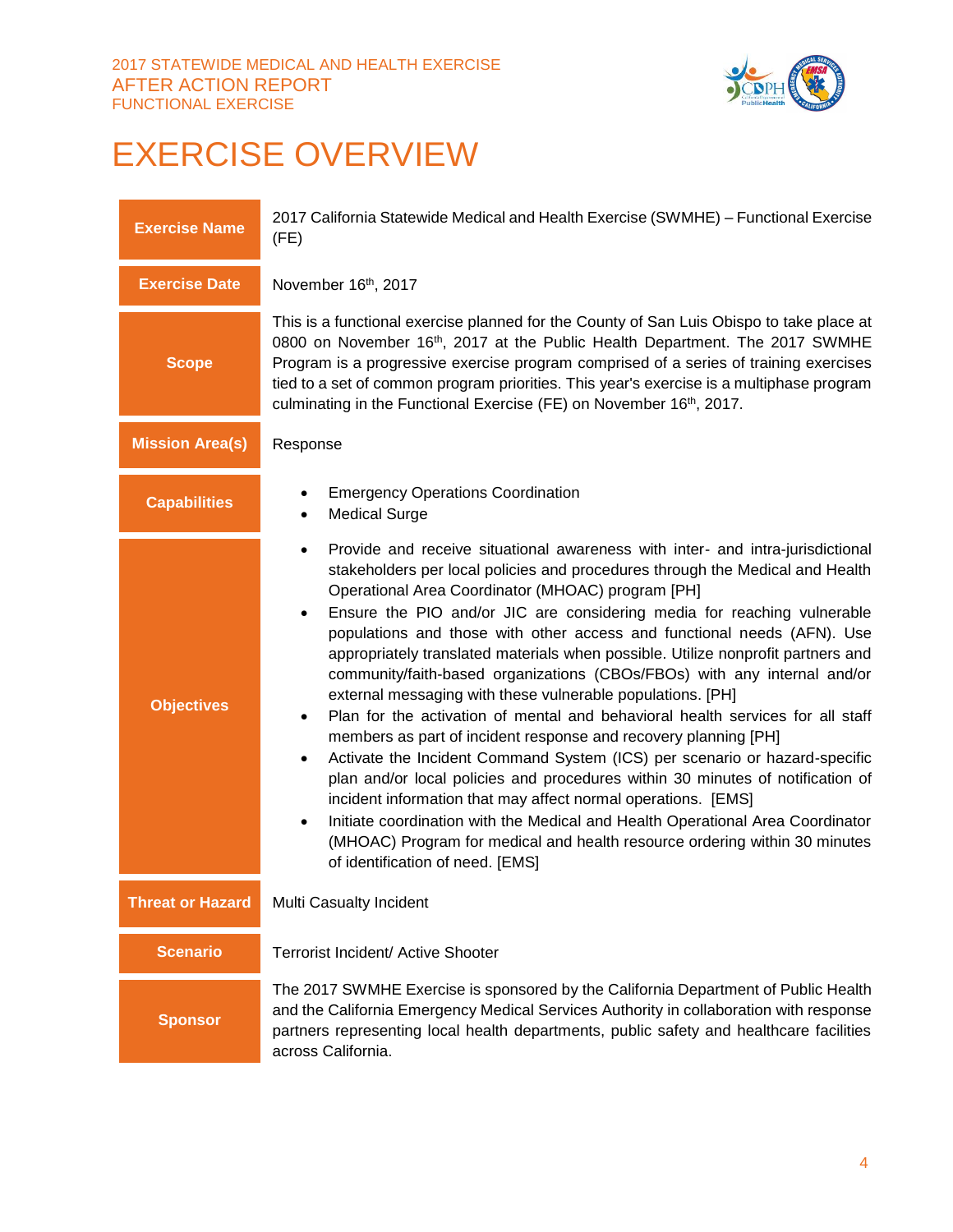#### 2017 STATEWIDE MEDICAL AND HEALTH EXERCISE AFTER ACTION REPORT FUNCTIONAL EXERCISE



| <b>Participating</b><br><b>Organizations</b> | County of San Luis Obispo Health Agency Department<br>$\bullet$<br><b>Twin Cities Community Hospital</b><br>$\bullet$<br>Sierra Vista Regional Medical Center<br>$\bullet$<br>Arroyo Grande Community Hospital<br>$\bullet$<br>French Hospital Medical Center<br>٠<br>San Luis Ambulance<br>٠<br>United Blood Services<br>$\bullet$<br>Central Coast Home Health<br>٠<br>FBI<br>٠ |
|----------------------------------------------|-----------------------------------------------------------------------------------------------------------------------------------------------------------------------------------------------------------------------------------------------------------------------------------------------------------------------------------------------------------------------------------|
|                                              |                                                                                                                                                                                                                                                                                                                                                                                   |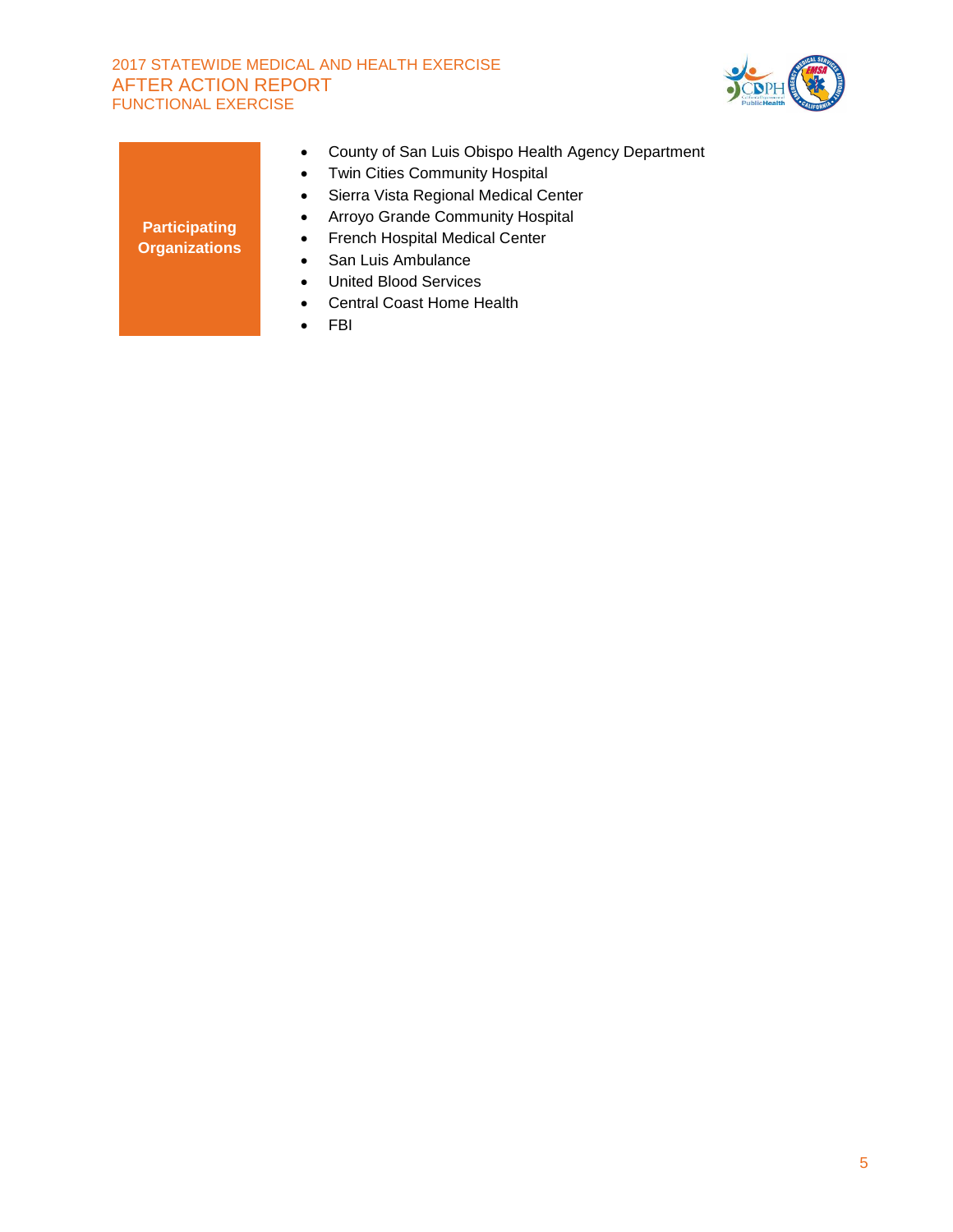

## ADMINISTRATIVE HANDLING INSTRUCTIONS

- 1. The title of this document is the *California Statewide Medical and Health Exercise (SWMHE) Program After Action Report (AAR).*
- 2. The information gathered in this AAR is designated as For Official Use Only (FOUO) and should be handled as sensitive information that is not to be disclosed. This document should be safeguarded, handled, transmitted, and stored in accordance with appropriate security directives. Reproduction of this document, in whole or in part, without prior approval from the County of San Luis Obispo is prohibited. All exercise participants may view the AAR.
- 3. For more information about the exercise, please consult the following points of contact (POCs):

Denise Yi Public Health Emergency Preparedness Specialist County of San Luis Obispo 2180 Johnson Ave San Luis Obispo, CA 93401 dyi@co.slo.ca.us (805) 788-2067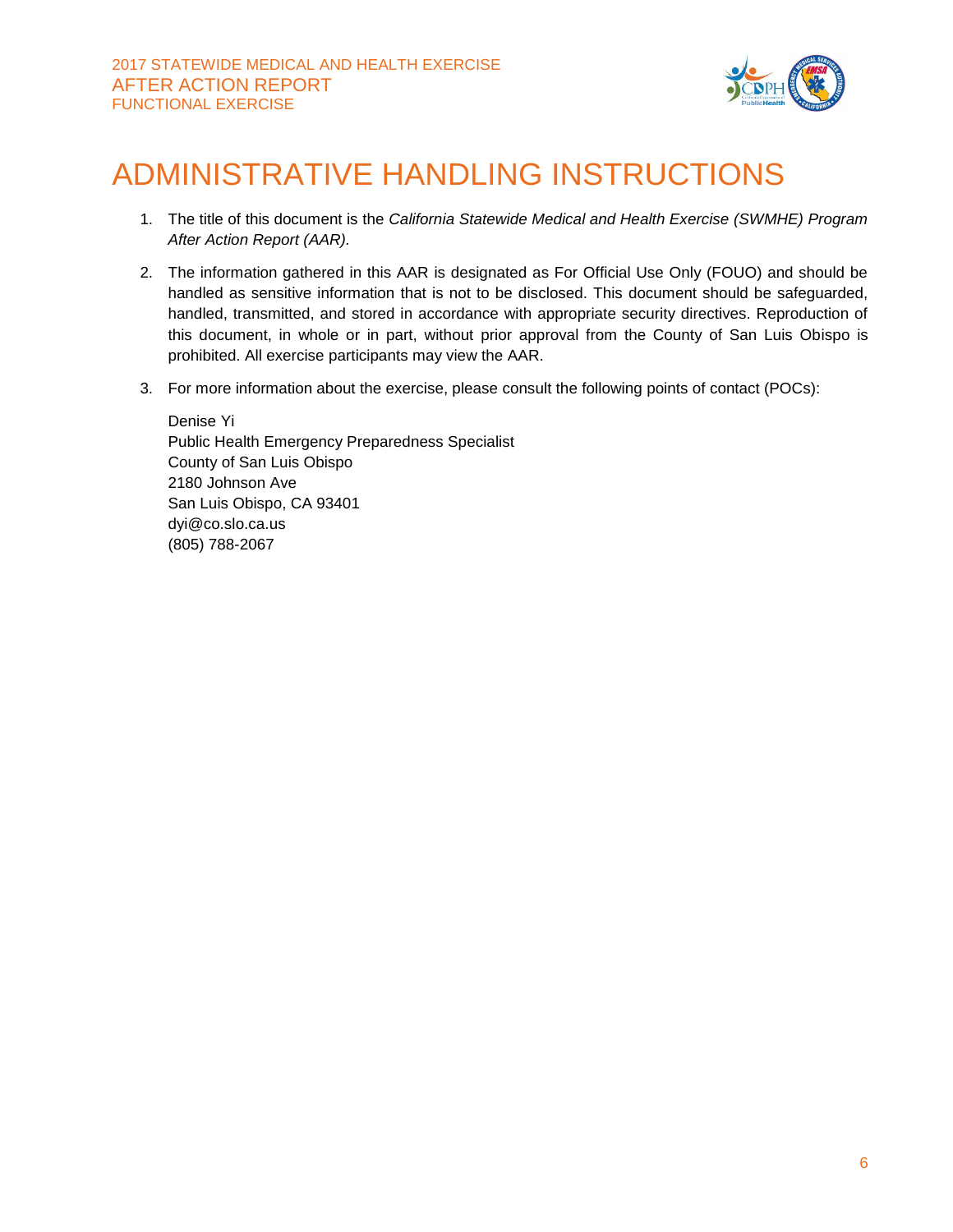

## EXERCISE BACKGROUND

The California Department of Public Health (CDPH) and the Emergency Medical Services Authority (EMSA) lead California in the annual SWMHE. CDPH recognizes that being prepared for a threat to community health is of national concern in an era of possible bioterrorism, pandemic influenza, and emerging public health threats. As an integral part of local public health response, the County of San Luis Obispo led a multi-organization exercise as part of the larger SWMHE on November 17, 2017. To ensure an effective exercise, subject matter experts (SMEs) and local representatives from various agencies have taken part in the planning process. Members of the exercise planning team included:

- Reanna Clayton, French Hospital Medical Center
- **Eric Ruelas, French Hospital Medical Center**
- Teri Reeder, Arroyo Grande Community Hospital
- Jennifer Sandoval, Arroyo Grande Community Hospital
- Beth Haberkern, Arroyo Grande Community Hospital
- Emma Lauriston, Sierra Vista Regional Medical Center
- **Bridgette Bateman, Sierra Vista Regional Medical Center**
- Carrie Vucasovich, Twin Cities Community Hospital
- Jody Ghione, Twin Cities Community Hospital
- Denise Yi, County of San Luis Obispo Public Health
- Elizabeth Merson, County of San Luis Obispo Public Health
- George Brown, County of San Luis Obispo Public Health
- Andy Scott, County of San Luis Obispo Public Health
- Fred Motlo, San Luis Ambulance
- Jason Crabtree, United Blood Services
- Dave Blanchard, FBI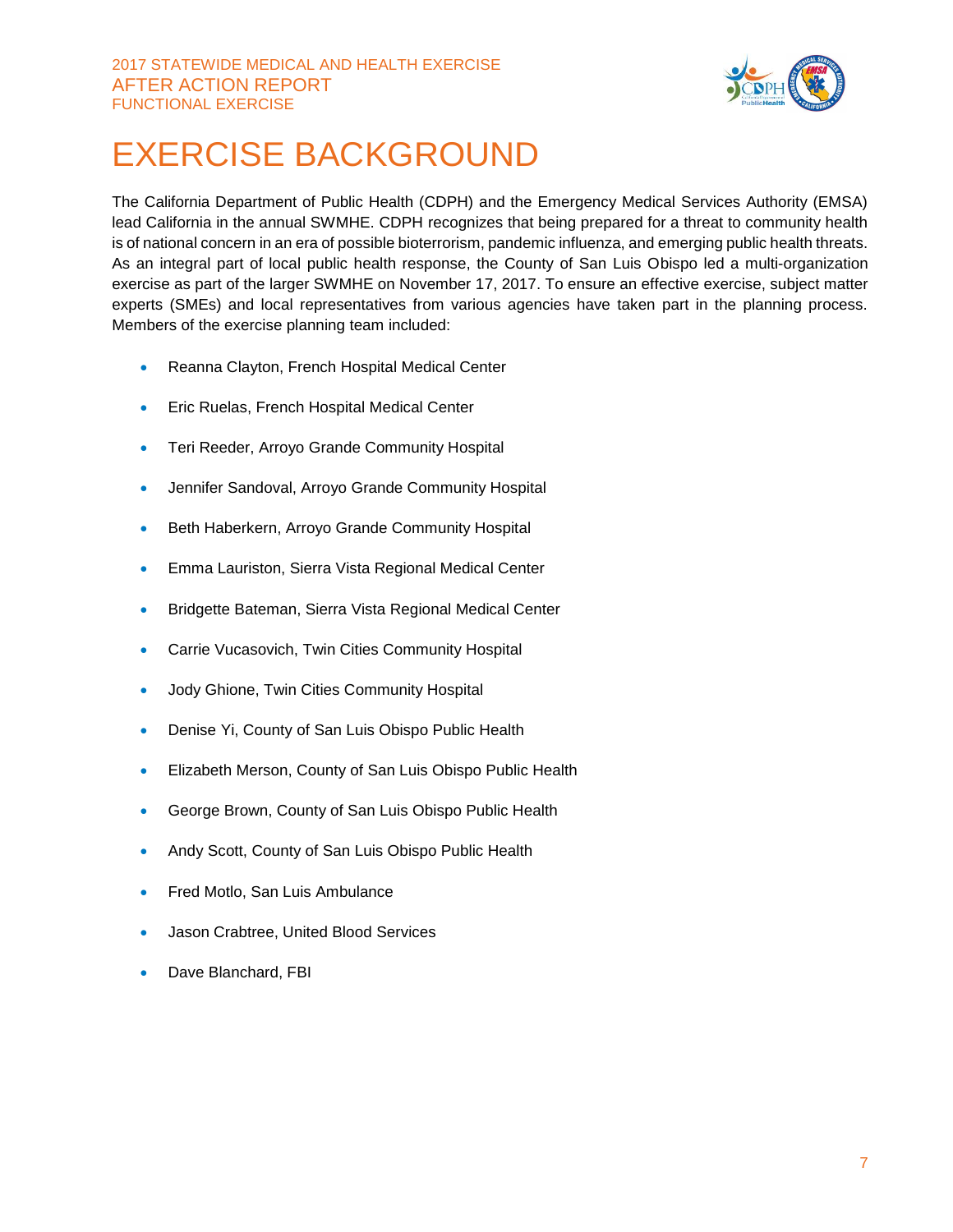Aligning exercise objectives and capabilities provides consistency for evaluation that transcends individual exercises to support preparedness reporting and trend analysis.

### **Objective 1**

Provide and receive situational awareness with inter- and intra-jurisdictional stakeholders per local policies and procedures through the Medical and Health Operational Area Coordinator (MHOAC) program [PH]

## **A. Capability**

#### **Information Sharing**

#### **Expected Actions:**

- Develop or assist in the development of the Situation Report for the Region and State within two hours of activation per the State Public Health and Medical Emergency Operations Manual (EOM)
- Distribute an intra-departmental situation report within 30 minutes of the start of an incident
- Request a Situation Report from Healthcare Coalition members and/or intra-jurisdictional stakeholders within 30 minutes per local policies and procedures
- Complete a preliminary assessment of the incident, and document medical resource needs and availability (e.g., personnel, facilities, logistics, and other healthcare resources) within 30 minutes.
- The MHOAC, in coordination with the EMS Section Chief, shall evaluate the current medicalhealth resources of the OA and ensure the integrity of the countywide medical health response system
- Continually re-assess on-scene medical resource needs every 30 minutes

### **Strengths**

- The planning section developed the situation report and sent it out in a timely manner.
- Intra departmental situation reports were distributed within 30 minutes of the start of the incident.
- A preliminary assessment of each incident and documentation of medical resource needs and availability were prepared within 30 minutes.

### **Areas for Improvement**

The following areas require improvement to achieve the full capability level:

None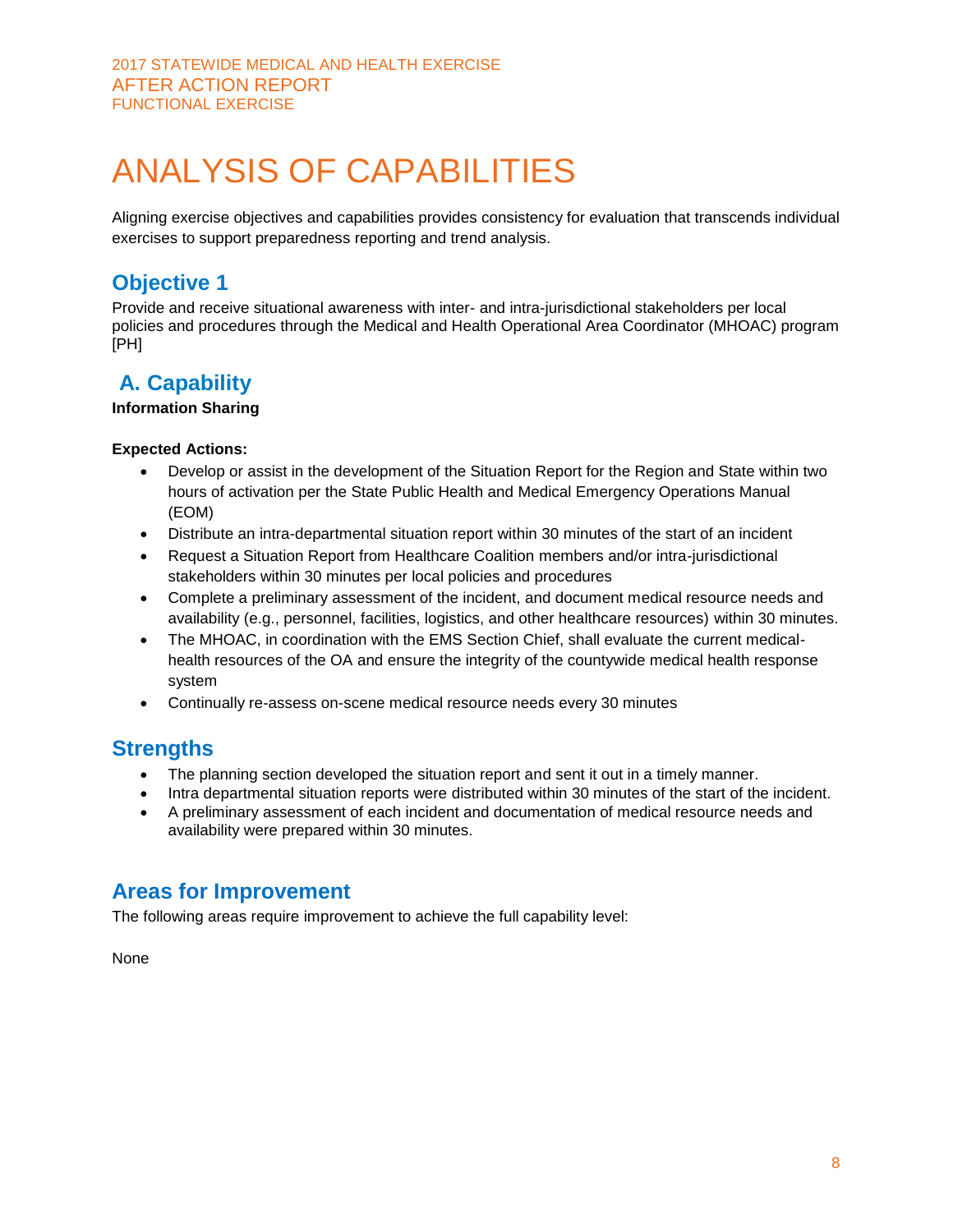## **Objective 2**

Ensure the PIO and/or JIC are considering media for reaching vulnerable populations and those with other access and functional needs (AFN). Use appropriately translated materials when possible. Utilize nonprofit partners and community/faith-based organizations (CBOs/FBOs) with any internal and/or external messaging with these vulnerable populations. [PH]

## **B. Capability**

#### **Information Sharing**

### **Expected Actions:**

- Identify vulnerable/special populations that may need customized messaging throughout incident response and recovery and the appropriate methods/media for reaching said populations
- Activate a document and/or resource-sharing repository (e.g., Homeland Security Information Network) in which to share translated materials to maximize response efficiency
- Include at least one objective each operational period related to serving AFN populations

### **Strengths**

- Messages in Spanish were requested and provided in a timely manner
- Social Media and WebEOC were utilized for resource sharing and releasing translated materials

### **Areas for Improvement**

The following areas require improvement to achieve the full capability level:

- Train Public Health PIO staff on their role relative to PIOs in other organizations (Law Enforcement, Office of Emergency Services (OES) and hospitals)
- Crisis Emergency Response Communication (CERC) Plan CD (in binder located in CHADOC) is not accessible to newer laptops without CD drives. Need to convert to USB or provide external CD drives.
- Update CERC plan templates to new County letterhead and update provider notice and media release layouts to new layouts during the CERC plan revision
- Purchase additional laptop computers, printers, fax machines and install one additional monitor for news monitoring.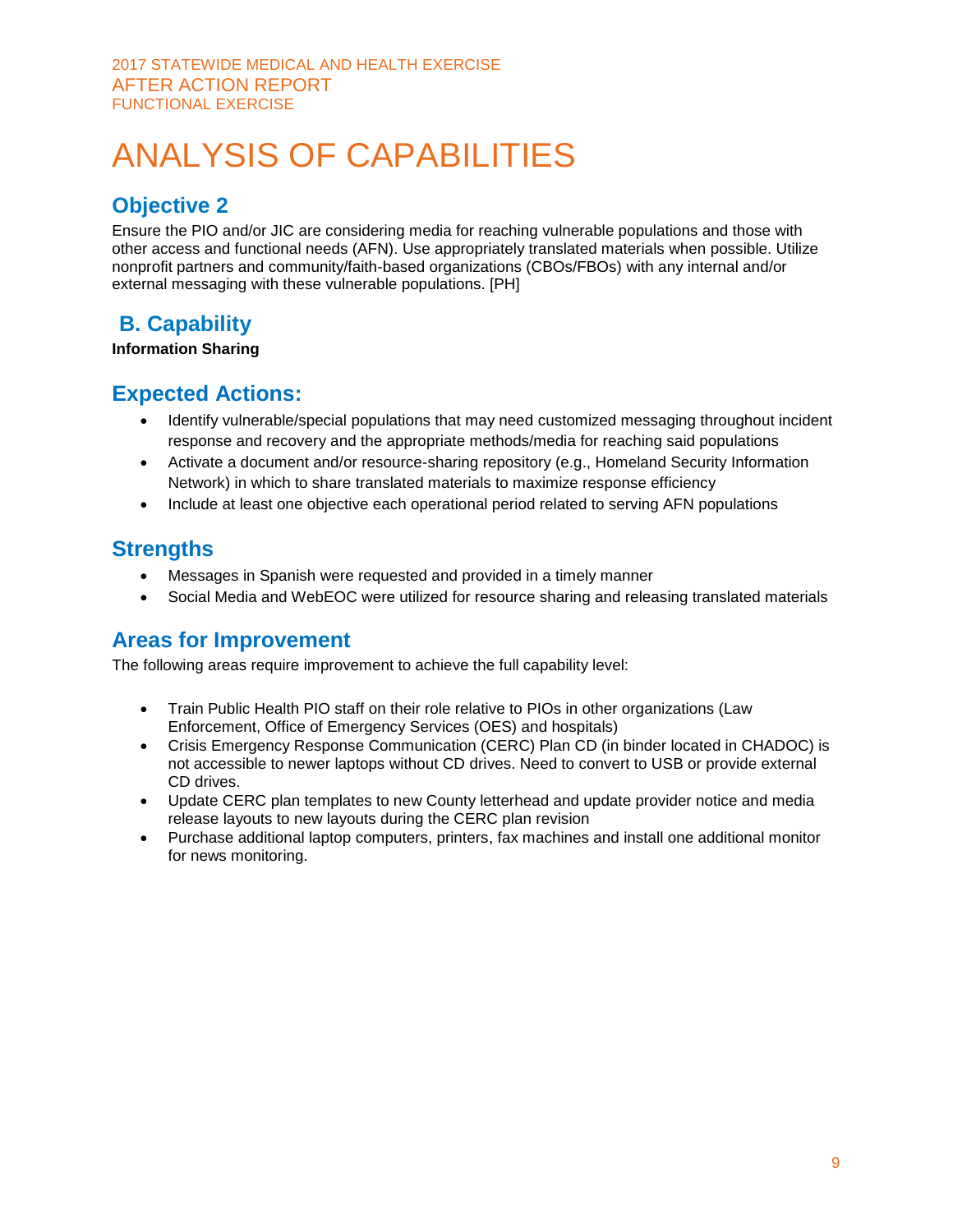## **Objective 3**

Plan for the activation of mental and behavioral health services for all staff members as part of incident response and recovery planning. *Health Care Preparedness and Response Capability 1: Foundation for Health Care and Medical Readiness*

## **C. Capability**

#### **Foundation for Health Care and Medical Readiness**

#### **Expected Actions:**

- Coordinate with the MHOAC and local responding agencies to determine the need for additional behavioral and mental health services, partners, and volunteers to provide an appropriate level of care to staff, victims, and family members.
- Incorporate mental and behavioral health services and agencies in all situational awareness and/or information distributed to other agencies as part of incident response

### **Strengths**

- There was excellent coordination of behavioral health resources.
- Behavioral health staff was present in CHADOC for all of the briefings.

### **Areas for Improvement**

The following areas require improvement to achieve the full capability level:

• Train Behavioral Health staff on disaster response and critical stress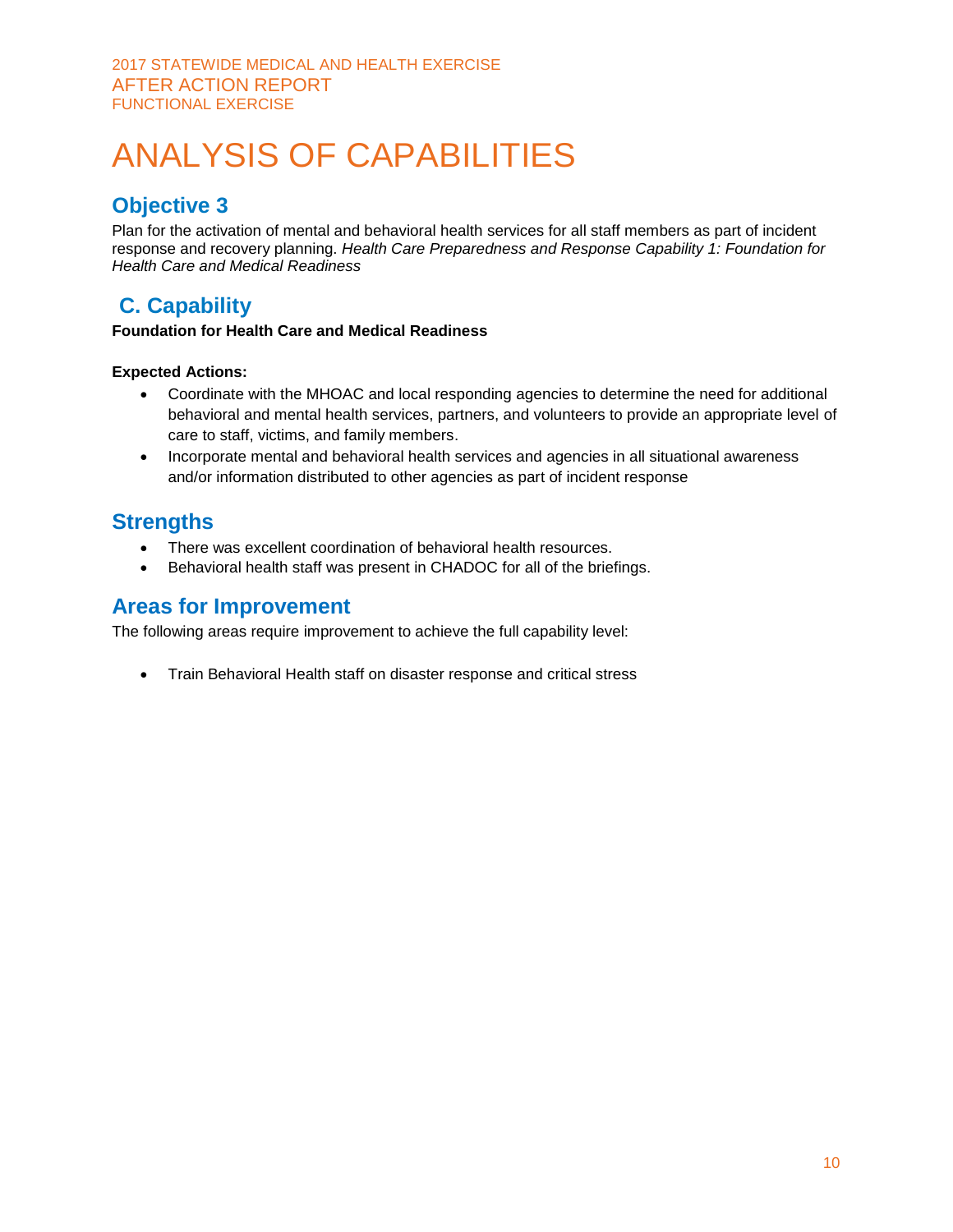### **Objective 4**

Activate the Incident Command System (ICS) per scenario or hazard-specific plan and/or local policies and procedures within 30 minutes of notification of incident information that may affect normal operations. [EMS]

## **D. Capability**

#### **Foundation for Health Care and Medical Readiness Health Care and Medical Response and Recovery Coordination**

#### **Expected Actions:**

- Work with jurisdictional officials to analyze data, assess emergency conditions, and determine Department Operations Center (DOC) activation levels based on the complexity of the event or incident within 30 minutes.
- Complete a preliminary assessment of the incident, and document medical resource needs and availability (e.g., personnel, facilities, logistics, and other healthcare resources) within 30 minutes.
- Conduct an initial incident briefing for all on-duty and recalled staff members, including communications and reporting procedures, within 30 minutes of incident notification
- Establish check-in procedure(s) for responding units and personnel

### **Strengths**

- ReddiNet and WebEOC were utilized as swell as frequent communications with the Sheriff's Watch Commander.
- A preliminary assessment of the incident was completed, and documentation of medical resource needs and availability was conducted within 30 minutes.
- An initial briefing was conducted within 30 minutes.
- All CHAODC staff checked in, donned position vests and obtained copies of their SOPs.

### **Areas for Improvement**

The following areas require improvement to achieve the full capability level:

Update the layout for CHADOC to make it more optimal for interoperability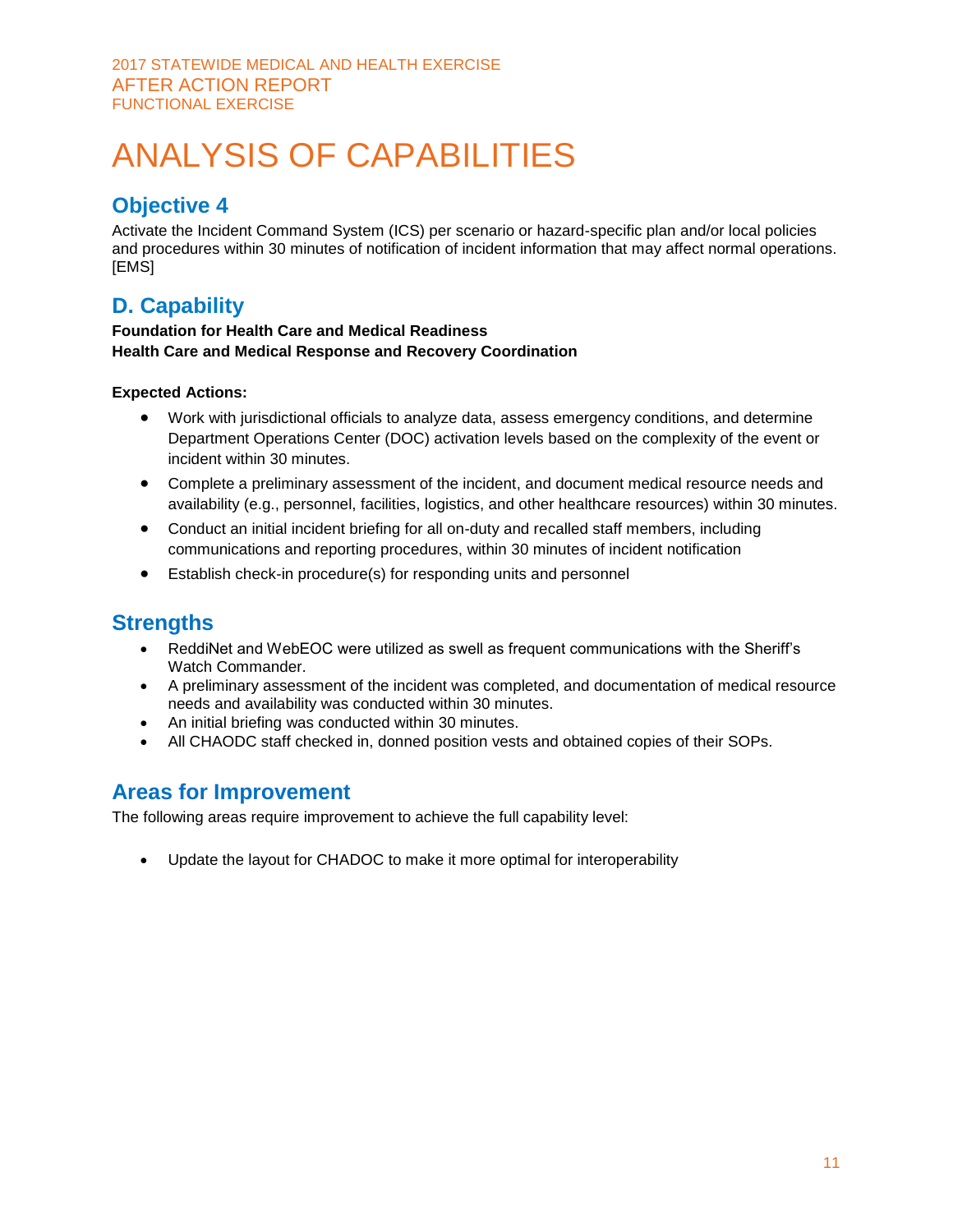## **Objective 5**

Initiate coordination with the Medical and Health Operational Area Coordinator (MHOAC) Program for medical and health resource ordering within 30 minutes of identification of need. [EMS]

## **E. Capability**

#### **Health Care Preparedness and Response Capability Health Care and Medical Response and Recovery Coordination**

#### **Expected Actions:**

- Receive and fill a resource request that addresses the need, amount, supply, source, delivery location, and staging location of the resource
- Include required logistical support ("wrap around services") such as food, lodging, and fuel as part of any resource requests sent
- Forward resource requests that are not able to be filled within Operational Area to RDMHS

### **Strengths**

- Resource requests were filled for additional Behavioral Health staff
- Additional County vehicles for Behavioral Health staff were obtained
- A resource request for a strike team of ambulances from outside the Operation Area was forwarded

### **Areas for Improvement**

The following areas require improvement to achieve the full capability level:

None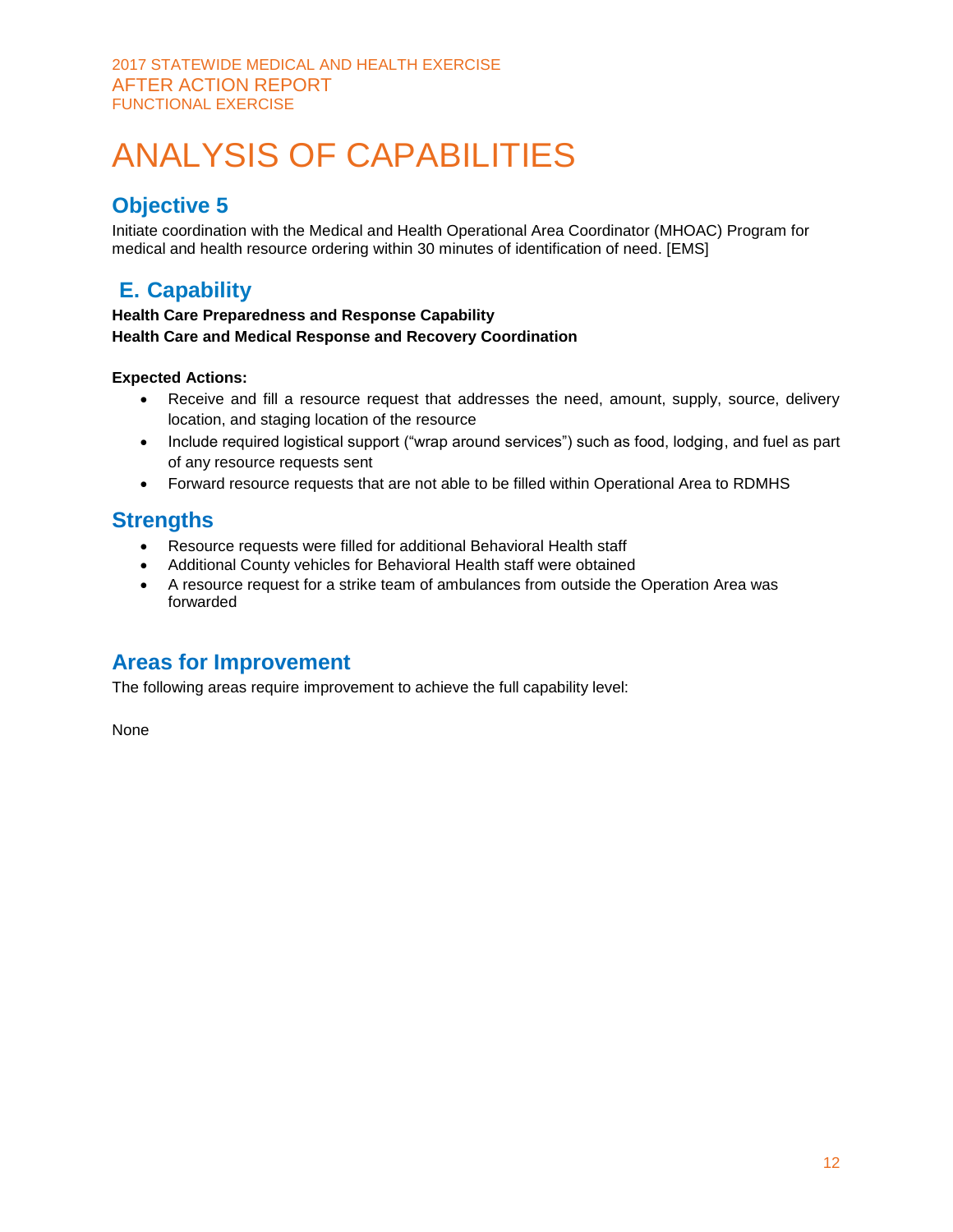$\overline{a}$ 



## APPENDIX A: IMPROVEMENT PLAN

|         | <b>Capability</b>                                                                                                                           | <b>Observation</b>      | <b>Corrective Action</b>                                                                                                                | <b>Capability</b><br>Element <sup>1</sup> | <b>Primary</b><br><b>Responsible</b><br><b>Organization</b> | <b>Organization</b><br><b>POC</b>   | <b>Start Date</b>                 | <b>Completion Date</b> |
|---------|---------------------------------------------------------------------------------------------------------------------------------------------|-------------------------|-----------------------------------------------------------------------------------------------------------------------------------------|-------------------------------------------|-------------------------------------------------------------|-------------------------------------|-----------------------------------|------------------------|
|         | A. <i>i.</i> Information<br>Sharing                                                                                                         | Area for<br>Improvement | Work with PH<br><b>Public Information</b><br>Officer to update<br><b>Crisis Emergency</b><br>Response<br>Communication<br>Plan          | <b>Planning</b>                           | <b>Public Health</b><br>Emergency<br>Preparedness<br>PHEP   | Denise Yi                           | January 1st,<br>2018              | June 30th, 2018        |
|         | ii. Information<br>Sharing                                                                                                                  | Area for<br>Improvement | Convert CERC Plan<br>CD to USB for PIO<br>use in CHADOC                                                                                 | <b>Planning</b>                           | <b>Public Health</b><br>Emergency<br>Preparedness           | Robin Hendry                        | January 1 <sup>st</sup> ,<br>2018 | June 30th, 2018        |
|         | iii. Information<br>Sharing                                                                                                                 | Area for<br>Improvement |                                                                                                                                         | <b>Planning</b>                           | <b>Public Health</b><br>Emergency<br>Preparedness           | Elizabeth<br>Merson/Robin<br>Hendry | January 1 <sup>st</sup> ,<br>2018 | June 30th, 2018        |
| В.      | Foundation for<br>Health Care and<br><b>Medical Readiness</b>                                                                               | Area for<br>Improvement | Invite BH staff to<br>critical stress and<br>disaster response<br>training                                                              | <b>Training</b>                           | <b>Public Health</b><br>Emergency<br>Preparedness           | Elizabeth<br>Merson                 | January 1 <sup>st</sup> ,<br>2018 | June 30th, 2018        |
| $C_{1}$ | Foundation for<br>Health Care and<br><b>Medical Readiness</b><br>Health Care and<br><b>Medical Response</b><br>and Recovery<br>Coordination | Area for<br>Improvement | Update the layout of<br><b>County Health</b><br><b>Agency Department</b><br><b>Operations Center</b><br>for optimal<br>interoperability | <b>Planning</b>                           | <b>Public Health</b><br>Emergency<br>Preparedness           | Denise Yi/<br>Elizabeth<br>Merson   | January 1 <sup>st</sup> ,<br>2018 | June 30th, 2018        |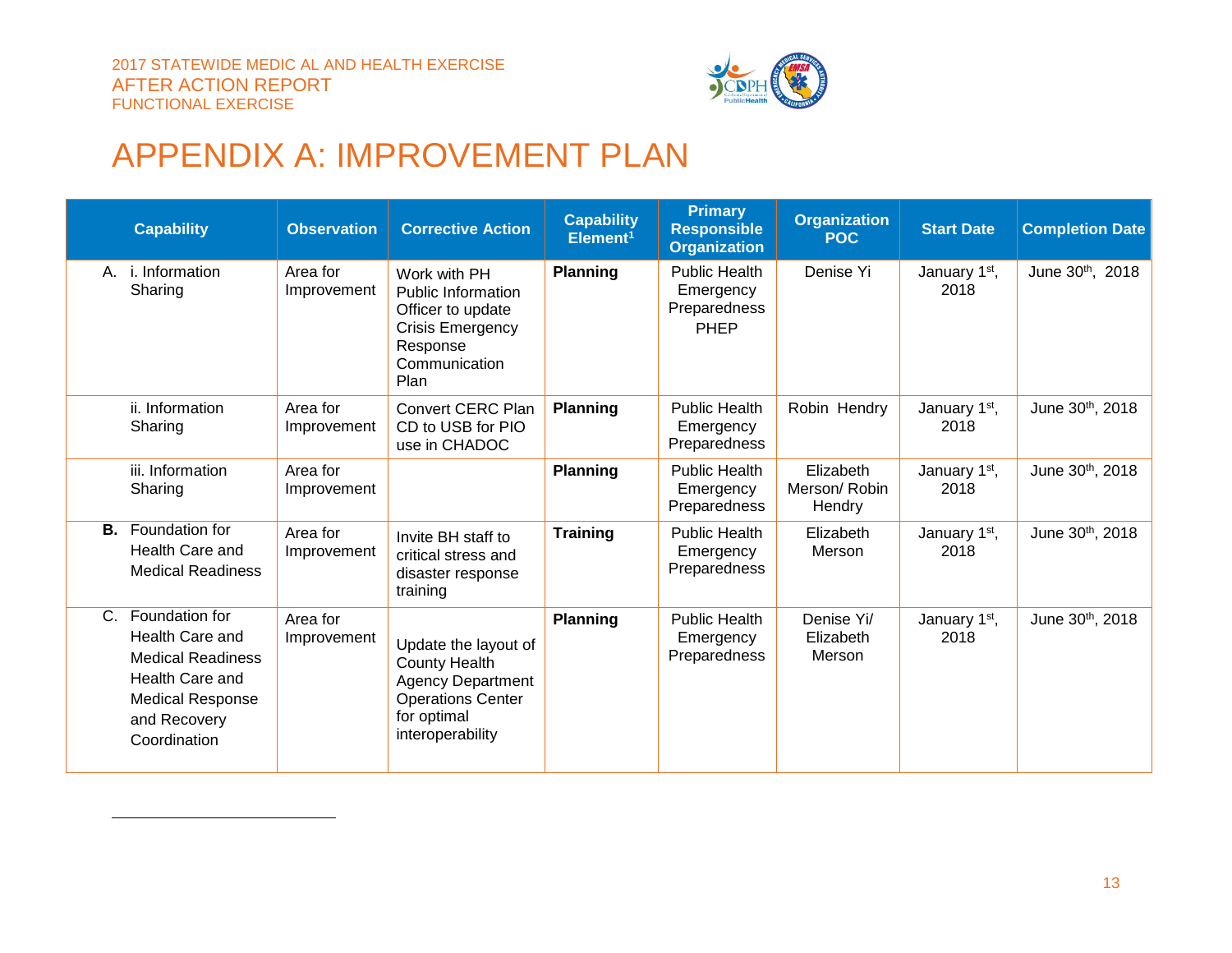#### 2017 STATEWIDE MEDIC AL AND HEALTH EXERCISE AFTER ACTION REPORT FUNCTIONAL EXERCISE

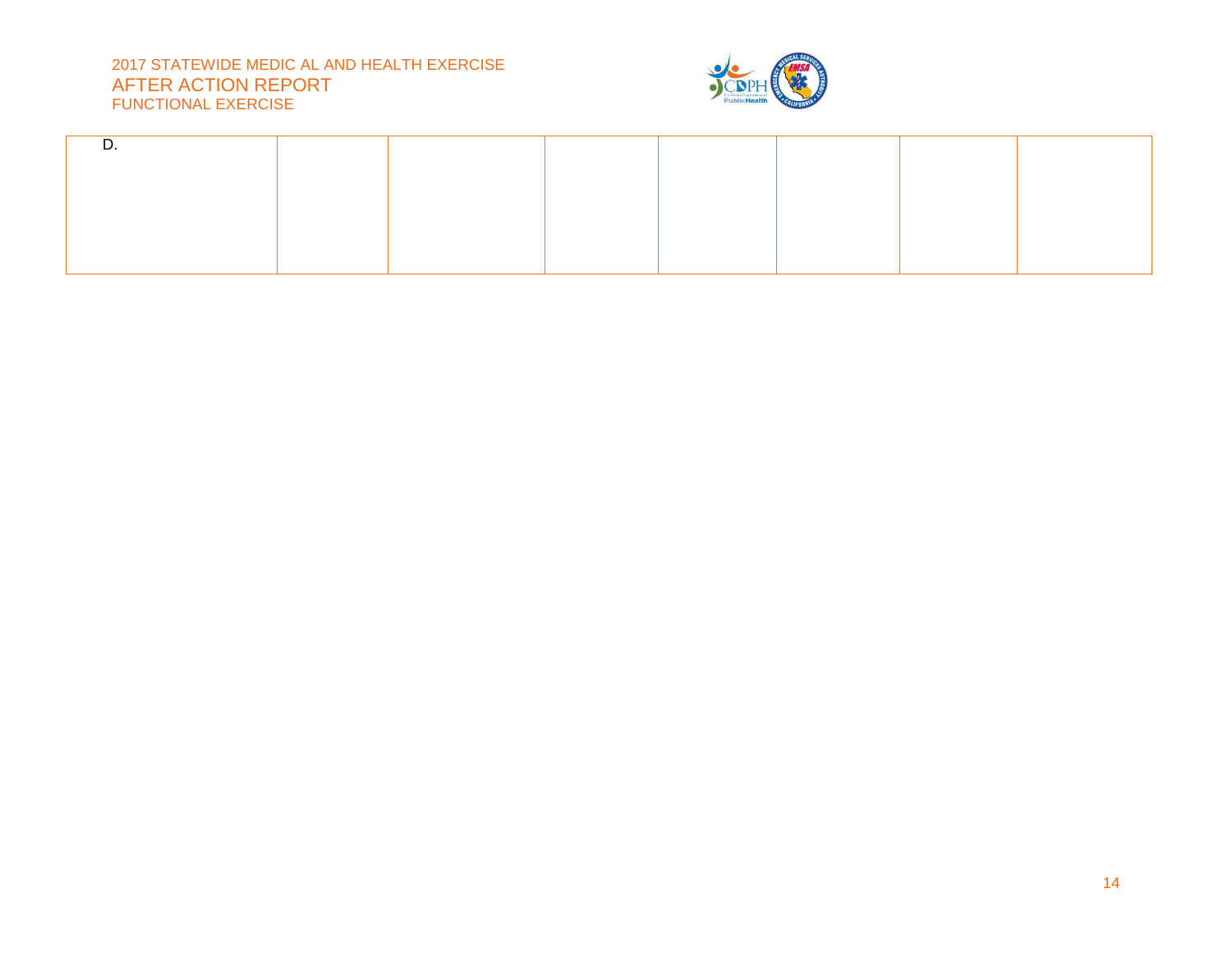

## APPENDIX B: EXERCISE PARTICIPANTS

| <b>Name</b>                                                       | <b>Phone</b><br><b>Number</b> | <b>Role</b>              |
|-------------------------------------------------------------------|-------------------------------|--------------------------|
| <b>County of San Luis Obispo</b>                                  |                               |                          |
| Denise Yi                                                         | 805-266-0987                  | <b>Exercise Director</b> |
| <b>FBI</b>                                                        |                               |                          |
| Dave Blanchard                                                    | 805-857-6372                  | <b>Phone Participant</b> |
| <b>Central Coast Home Health</b>                                  |                               |                          |
| <b>Brandi Colombo</b>                                             | 805-540-6020                  | <b>Phone Participant</b> |
| <b>United Blood Services</b>                                      |                               |                          |
| Jason Crabtree                                                    | 805-549-0303                  | <b>Phone Participant</b> |
| <b>County Health Agency Department Operations Center (CHADOC)</b> |                               |                          |
| <b>RJ Hansen</b>                                                  | 805-619-7324                  | Evaluator                |
| <b>Scott Milner</b>                                               | 805-260-0491                  | Evaluator                |
| <b>Claire Grantham</b>                                            | 805-215-2812                  | Controller               |
| <b>Arroyo Grande Community Hospital</b>                           |                               |                          |
| <b>Teri Reeder</b>                                                | 805-901-3763                  | <b>Facility POC</b>      |
| <b>Colleen Avery</b>                                              | 805-610-6320                  | Controller               |
| <b>Beth Haberkern</b>                                             | 805 550-1110                  | Controller               |
| <b>Steve Reeder</b>                                               | 805-903-3684                  | Evaluator                |
| <b>Fred Haberkern</b>                                             | 805-440-3808                  | Evaluator                |
| <b>French Hospital Medical Center</b>                             |                               |                          |
| Reanna Clayton                                                    | 805-748-8445                  | <b>Facility POC</b>      |
| Dave Majors                                                       | 805-503-0872                  | Controller               |
| Cherie McKinley                                                   | 805-542-6267                  | Evaluator                |
| Sierra Vista Regional Medical Center                              |                               |                          |
| Emma Lauriston                                                    | 805-801-7421                  | <b>Facility POC</b>      |
| Diane Stalker-Hood                                                | 805-546-5110                  | Controller               |
| Jorge Rodriguez                                                   | 805-704-0405                  | Evaluator                |
| <b>Twin Cities Community Hospital</b>                             |                               |                          |
| Carrie Vucasovich                                                 | 805-434-4522                  | <b>Facility POC</b>      |
| Eleze Armstrong                                                   | 805-835-1053                  | Controller               |
| Cindy Kellerman                                                   | 805-434-4369                  | Evaluator                |
| Marlene Aten                                                      | 805-434-4363                  | Evaluator                |
| Jan Tiffin                                                        | 805-434-4303                  | Evaluator                |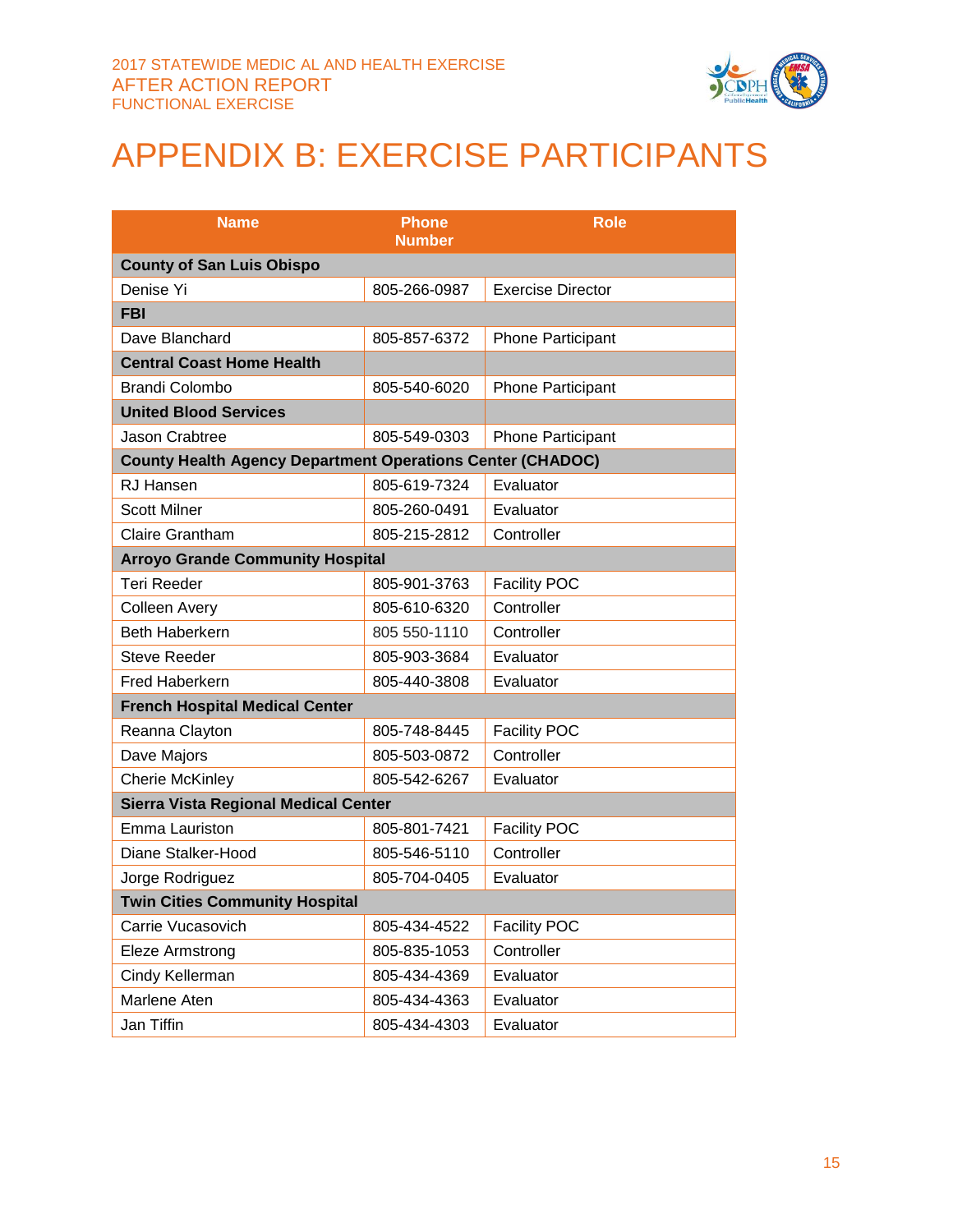

## APPENDIX C: SCHEDULE

| <b>TIME</b>                          | <b>PERSONNEL</b>           | <b>ACTIVITY</b>                                                 | <b>LOCATION</b>      |  |  |
|--------------------------------------|----------------------------|-----------------------------------------------------------------|----------------------|--|--|
|                                      | Thursday, Nov. 16th 2017   |                                                                 |                      |  |  |
| 745                                  | <b>Assigned Personnel</b>  | Report to assigned site for exercise<br>set up                  | Assigned<br>Site     |  |  |
| 800                                  | <b>All Players</b>         | Player, Controller, Evaluator Check<br>$\bullet$<br>In.         | Assigned<br>Site     |  |  |
| 815                                  | All Controllers/Evaluators | C/E Briefing and Communications<br>$\bullet$<br>Check           | Assigned<br>Site     |  |  |
| 820                                  | All Players                | Initial Conditions Briefing<br>۰                                | Assigned<br>Site     |  |  |
| 825                                  | <b>All Players</b>         | C/Es and Players in position and<br>$\bullet$<br>ready to play  | Assigned<br>location |  |  |
| 830                                  | All                        | <b>Start EX</b><br>٠                                            | Assigned<br>Location |  |  |
| 1230                                 | All                        | End EX<br>۰                                                     | Assigned<br>Location |  |  |
| Immediately<br>Following<br>Exercise | All                        | <b>Facility Hot Washes</b><br><b>Participant Feedback Forms</b> | Assigned<br>Location |  |  |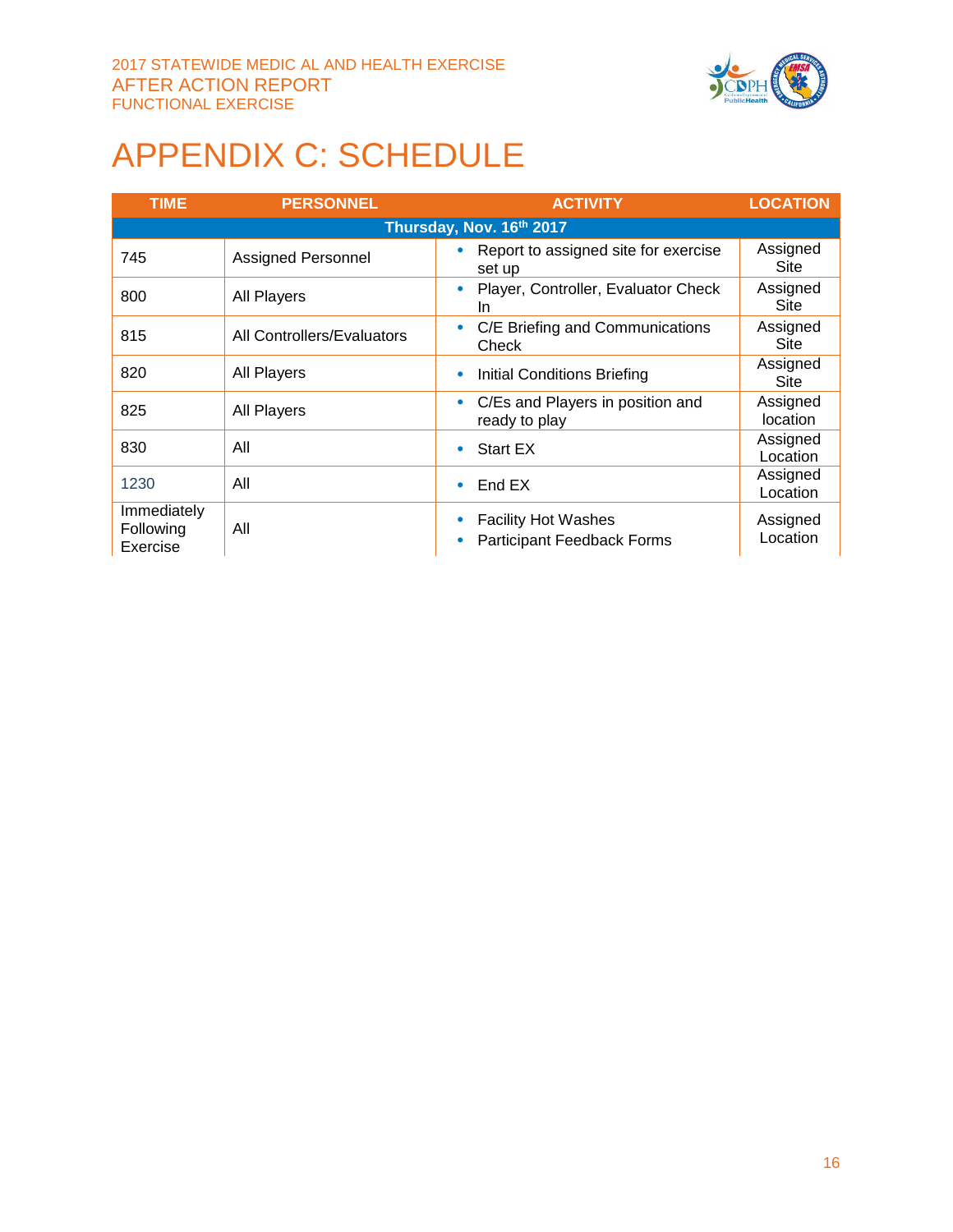

## APPENDIX D: ACRONYMS

| AAM            | <b>After Action Meeting</b>                                          |
|----------------|----------------------------------------------------------------------|
| AAR            | After Action Report                                                  |
| AAR/IP         | After Action Report / Improvement Plan                               |
| <b>AFN</b>     | <b>Access and Functional Needs</b>                                   |
| C/E            | Controller/Evaluator                                                 |
| <b>CAHAN</b>   | California Health Alert Network                                      |
| <b>CAHF</b>    | California Association of Health Facilities                          |
| Cal OES        | California Governor's Office of Emergency Services                   |
| Cal OSHA       | California Division of Occupational Safety and Health                |
| <b>CBO</b>     | <b>Community Based Organizations</b>                                 |
| <b>CCLHO</b>   | California Conference of Local Health Officers                       |
| <b>CDPH</b>    | California Department of Public Health                               |
| <b>CERT</b>    | <b>Community Emergency Response Team</b>                             |
| <b>CHA</b>     | California Hospital Association                                      |
| C/ME           | Coroner/Medical Examiner                                             |
| <b>CPCA</b>    | California Primary Care Association                                  |
| <b>CHHS</b>    | California Health and Human Services Agency                          |
| <b>DHS</b>     | Department of Homeland Security                                      |
| <b>DOC</b>     | <b>Department Operations Center</b>                                  |
| ED             | <b>Emergency Department</b>                                          |
| EEG            | <b>Exercise Evaluation Guide</b>                                     |
| EHD.           | <b>Environmental Health Department</b>                               |
| <b>EMS</b>     | <b>Emergency Medical Services</b>                                    |
| <b>EMSA</b>    | <b>Emergency Medical Services Authority</b>                          |
| <b>EMSAAC</b>  | Emergency Medical Services Administrators Association of California  |
| <b>EOC</b>     | <b>Emergency Operation Center</b>                                    |
| <b>EOM</b>     | California Public Health and Medical Emergency Operations Manual     |
| <b>EOP</b>     | <b>Emergency Operations Plan</b>                                     |
| <b>EPO</b>     | California Department of Public Health Emergency Preparedness Office |
| <b>ETA</b>     | <b>Estimated Time of Arrival</b>                                     |
| ExPlan         | <b>Exercise Plan</b>                                                 |
| <b>FAC/FIC</b> | Family Assistance Center / Family Information Center                 |
| <b>FBI</b>     | Federal Bureau of Investigation                                      |
| FE             | <b>Functional Exercise</b>                                           |
| <b>FEMA</b>    | <b>Federal Emergency Management Agency</b>                           |
| <b>FOUO</b>    | For Official Use Only                                                |
| <b>FSE</b>     | <b>Full Scale Exercise</b>                                           |
| HAZMAT         | <b>Hazardous Materials</b>                                           |
| <b>HCC</b>     | <b>Hospital Command Center</b>                                       |
| <b>HICS</b>    | Hospital Incident Command System                                     |
| <b>HIPAA</b>   | Health Insurance Portability and Accountability Act                  |
| <b>HPP</b>     | <b>Hospital Preparedness Program</b>                                 |
| <b>HSEEP</b>   | Homeland Security Exercise and Evaluation Program                    |